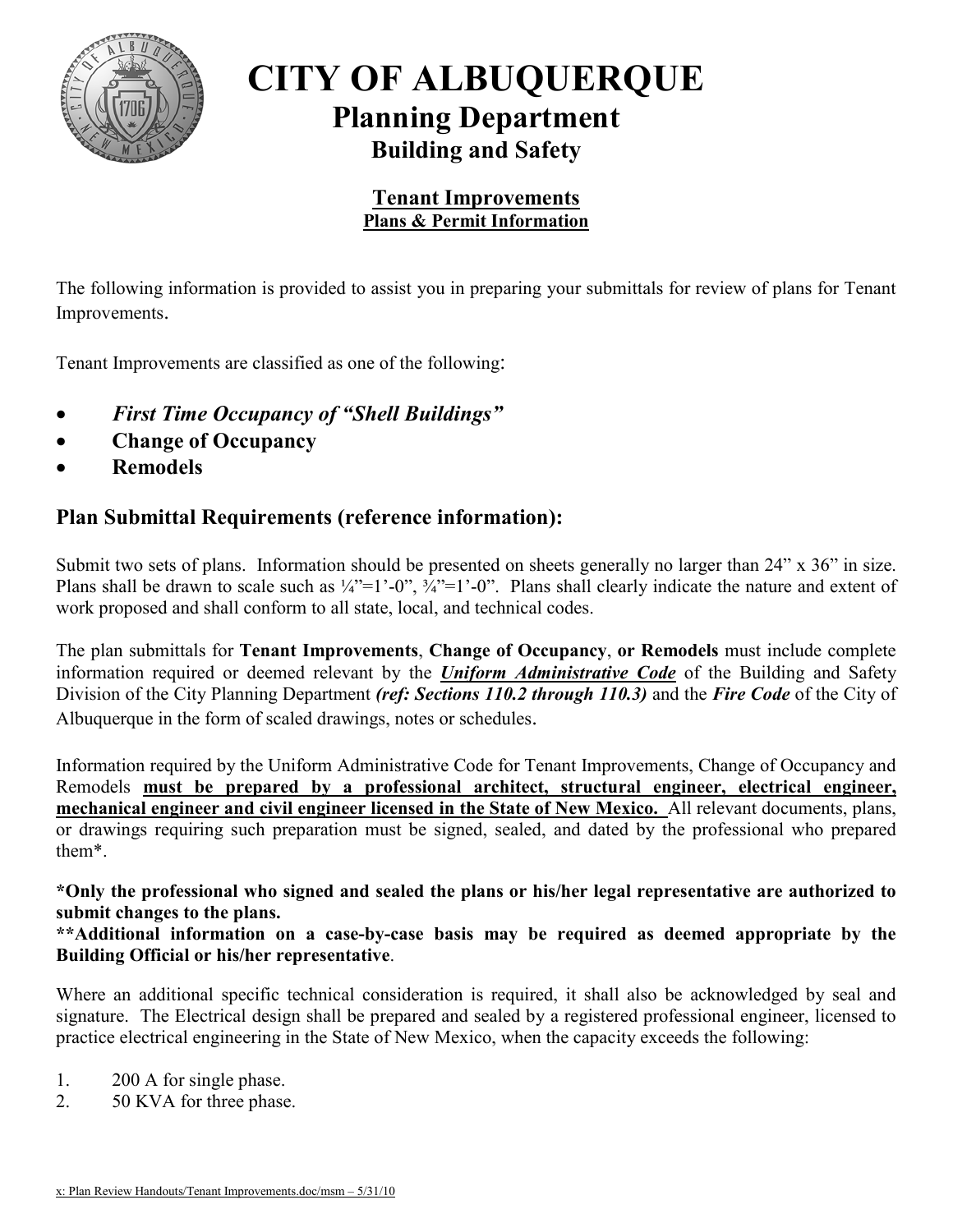The Mechanical design shall be prepared and sealed by a registered professional engineer, licensed to practice mechanical engineering in the State of New Mexico, when the total mechanical equipment, materials, and labor, exceeds \$50,000.00 in valuation or if the building exceeds two stories in height.

 The Plumbing design shall be prepared and sealed by a registered professional engineer, licensed to practice mechanical engineering in the State of New Mexico, when the fixture unit count of the project exceeds the capacity of one 4" building drain as specified in Table 7-3 of the Uniform Plumbing Code or if the building exceeds two stories in height.

Information and computation on building service equipment shall be indicated in the plans including installation of consumer plumbing, drainage, gas piping, heating and cooling, ventilating and refrigeration systems. Electrical plans shall show electrical risers, conductor sizes, grounding, load calculations, disconnects, panel schedules and wiring methods.

**PLEASE NOTE:** Complete, well-executed sets of drawings prepared by an experienced architect or engineer will usually result in faster turn-around times for review and approval.

Questions regarding other information that may be required can be answered by contacting the Plan Review Section of the Building and Safety Division at 600 2<sup>nd</sup> Street N.W., or by calling 505-924-3963.

Other information and frequently asked questions (faq's) can be found on the Planning Department web page at http://www.cabq.gov/planning.

## **Basic Information Required for all Submittals**:

## *Zoning Information:*

Enforces provisions of the Comprehensive Zoning Ordinance, Street Tree Ordinance. Will review plans for proper use, parking, landscaping, setbacks, height requirements, and compliance with special use zone categories and sector development plans etc.

## *International Building Code Review Information:*

Project Description of work to be performed. Handicap Access and other accessibility requirements (ref: New Mexico Building Code). Floor Plan with sufficient information. Code Design Data including:

Use & Occupancy Group Type of Construction Occupancy Load Exiting Requirements

## **General Information which may be required, if relevant to the submittal**:

## *Life/Safety Information:*

Walls, partitions and door assemblies; doorframe, hardware, glazing and accessories schedules; sections and details of doors, headers, jambs and walls.

x: Plan Review Handouts/Tenant Improvements.doc/msm – 5/31/10